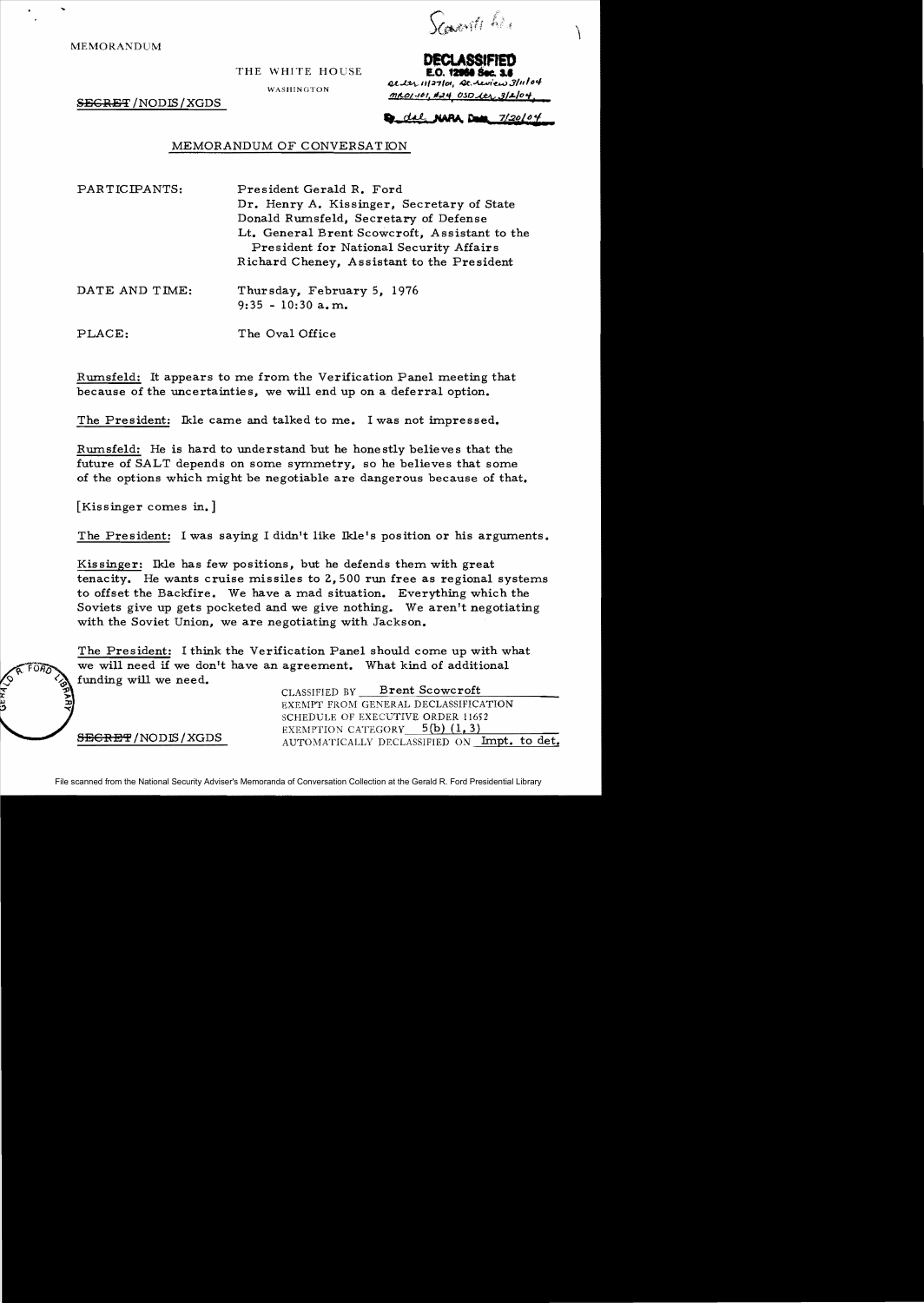## S<del>EGRET</del> /NODIS / XGDS 2

Don, you got hit with a question on why you assumed SALT II in the defense budget. I would answer that it is predicated on SALT I, but that it is ending at the same time as the' 77 budget. Let's get that judgment of what it would cost without SALT. From what Ikle told me, I don't buy his arguments.

Kissinger: The Soviets have asked for another position before the Party Congress. They wonder whether we are screaming about Angola to save detente or to sink it. We can use Angola to get a bit more on SALT if we play it right. After the elections, the Democrats will turn soft.

The President: I want an NSC meeting Thursday and I want the non-SALT paper by then.

[Rumsfeld leaves.]

Kissinger: I got a great reception in Laramie. The biggest crowd they'd ever had except for rock groups!

In Los Angeles, Tunney said to get off his back. All his supporters were after him on Angola once I got out there. He had to do it because he is running against Tom Hayden. Angola I think is lost, but we can use it to answer the "soft on the Soviets" theme.

The President: I think we were right to force the vote on Angola. It forced them to stand up and be counted and I think they are getting scared. The Pike vote I think shows that.

Kissinger: I think we should issue a statement attacking the Pike report as a breach of his word.

The President: Let's see what we said before and what we can say about the accuracy of the report.

Kissinger: My impression is that the mood about you has changed completely since my previous visits.

The President: I want to give some introductory remarks to the University of New Hampshire on foreign policy. Maybe the Laramie speech would be usable.

Kissinger: My impression is that Reagan is slipping.



SEGRET/NODLS/XGDS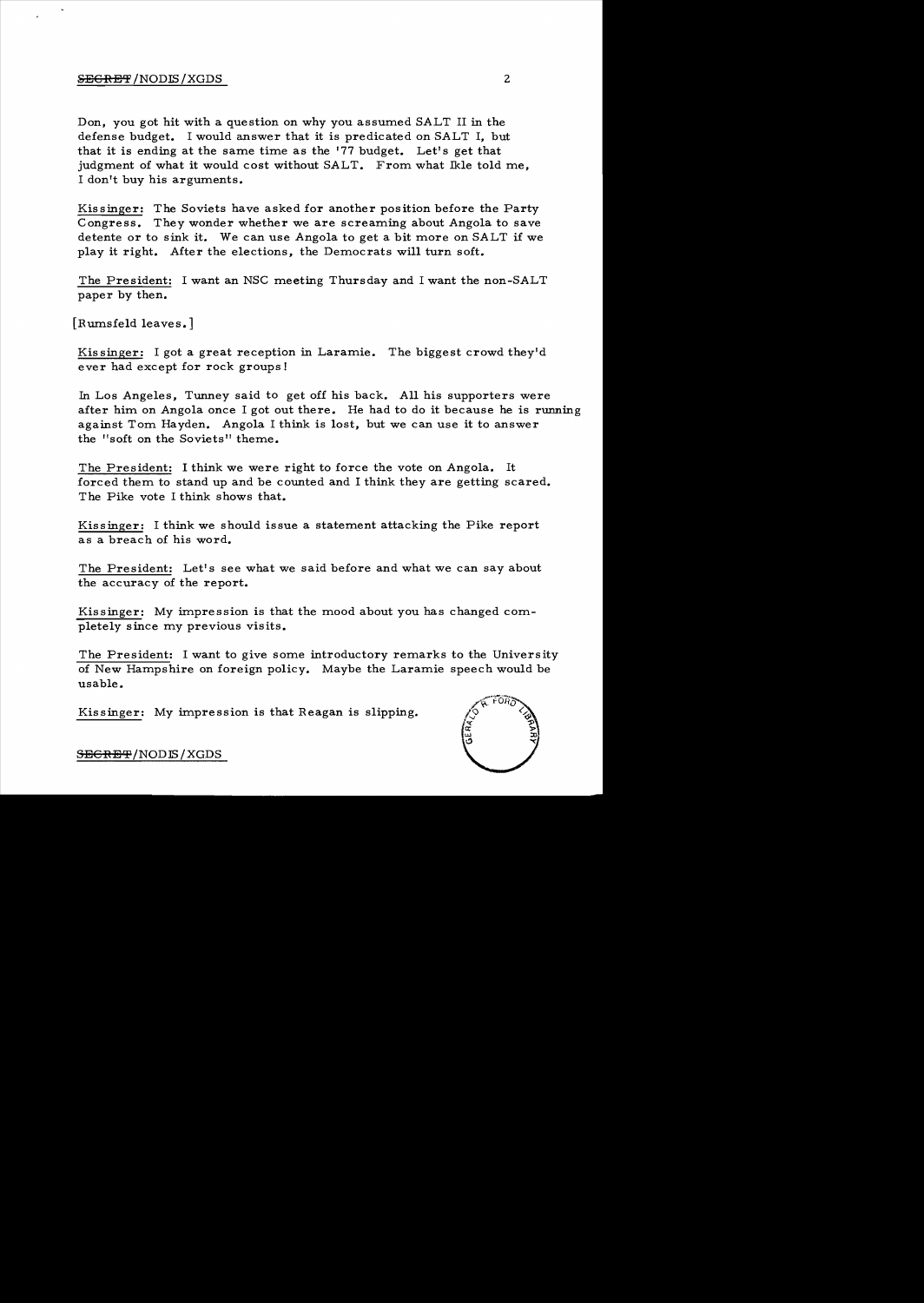## S<del>ECRET</del> /NODIS/XGDS 3

 $\frac{1}{2}$ 

Cheney: Reagan slips every time he opens his mouth because he has no background.

Kissinger: I hate to keep complaining but Callaway is saying you won't take me to the Middle East and you are fighting my selling out on SALT.

The President: I don't like talk like that, above all because it is not true. I think I am pushing harder on SALT than anyone. I want that assessment of what happens without SALT so we can lay the alternatives out. I am damned mad about some of the attitudes.

Kissinger: On the Middle East part of Callaway, I don't think you should lock yourself into a visit. It may blow up then and you wouldn't want that to happen.

[Discussion of delivery dates for Israel, what they need most and how it would impact on our or allied programs. ]

The President: Giscard said he would send us some Angola ideas.

Kissinger: Ellsworth is blocking sending equipment to Angola.

Scowcroft: [Explained the Ellsworth idea. ]

Kissinger: I think the Soviets are getting worried. But all our friends in Africa are panicking.

The President: I made a decision on supplies to Angola and I don't want anyone coming to a different judgment.

Scowcroft: There won't be any change without a decision by you.

Kissinger: I saw Nixon. He said he may be going to China soon. I feel he may be leaning to Reagan.

The President: I think he really is leaning to Connally.

Kissinger: No question about that. He is telling people not to attack Reagan.

The President: I think he would like a stalemate between me and Reagan.

 $4F\overline{G}$ Kissinger: I think you are in good shape with the leadership. tv:

Ia: ~tu  $\overline{\mathbf{C}}$ 

## ${\bf s}$ EGR ${\bf E}$ T ${\bf f}$  /NODIS / XGDS  ${\bf s}$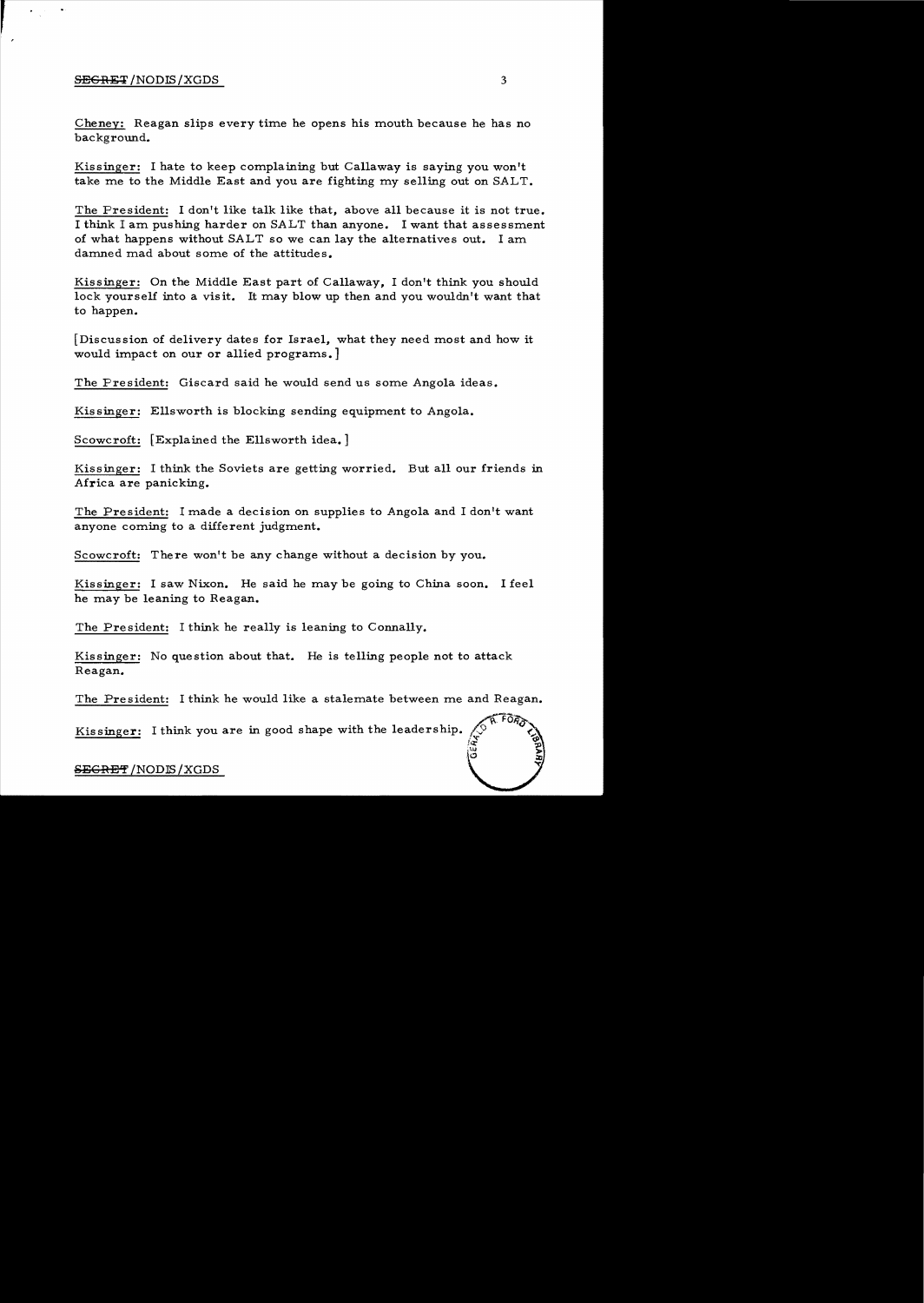fait me satt paper mont  $f'/K/R$  $5 - (-1) - 76$ R Stappeard te vine from c UP that heronne à beferral à time Stele know + Cathed to me, I was not mysessed. He is hard to investment int he housets behoves  $\underline{\mathsf{R}}\Vert$ that a porter of Solt depend on said symmaty ro la bolline that same of a oftens which myst la vegetable au dangerous la court Clott. of cours in)<br>l'I avre reprince l'abrit libre their partie et lis K Shler has puir positraires, int he depends tour us quest terronity. He wont to cris To 2500 min fre as regional reptions to yout e Bachfin. Use have a mail setrention. Enoughing which c dong quis my got pockedid me jud withing. use avoit myst us/c S'0, we conget u/ Jakon. l'Ithink - V & short d'enne imp auf certains me <u>will weld if we don't have one. What hind</u> of orthtaniel produing with we went in your set hut es/ à question why you assumed Sait Il an inc dep fundat. I would answer that it pallriated on Sict I, but could ending force tine or 17 hunders, hits get that purlyment of what was would east ces/s Satt, Fin what The till me I dont by his organists KThe Sas has ceshed from partir hypere DECLASSIFIED<br>AUTHORITY ALL 01-101, #24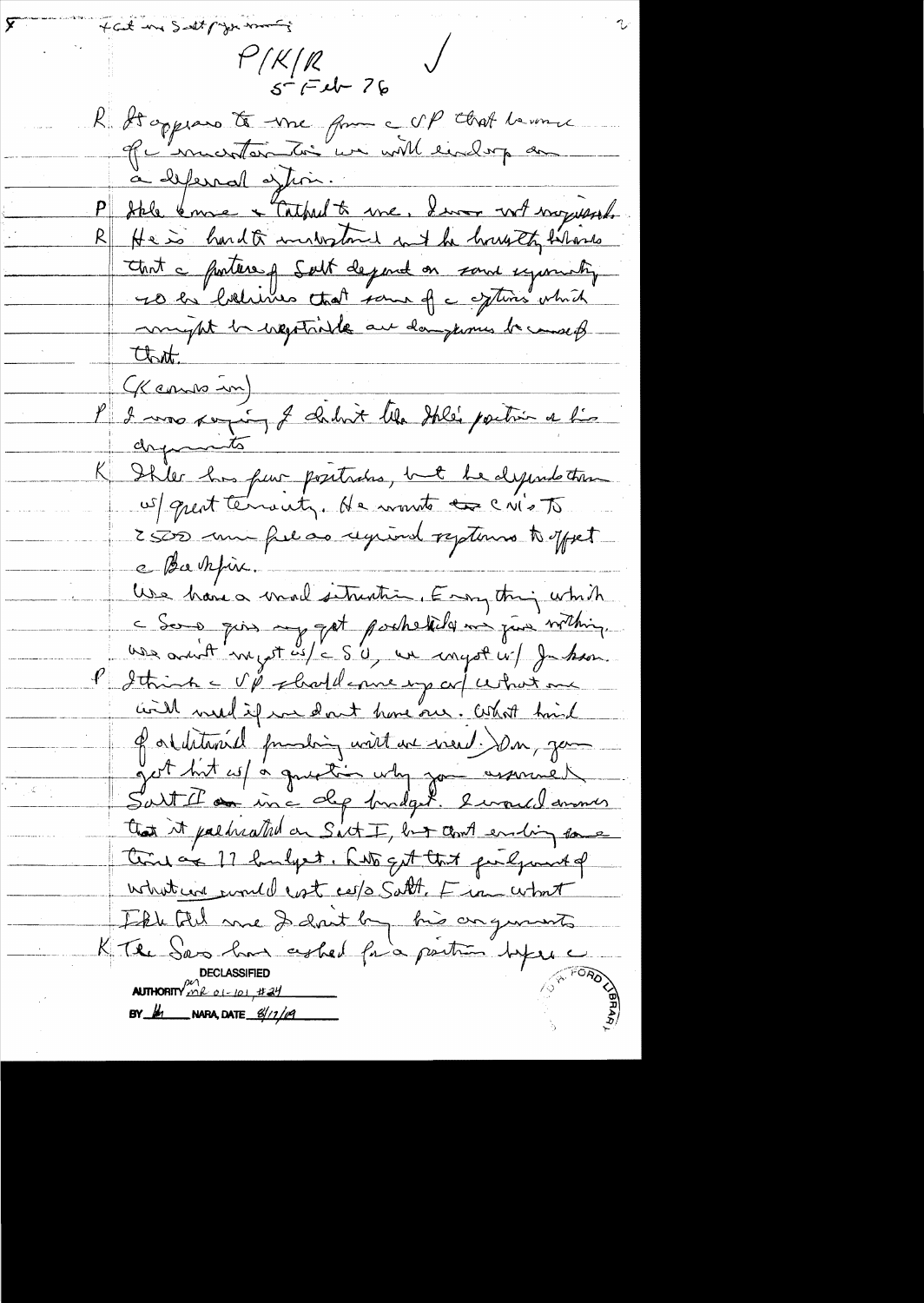1 Skou Pres what constant 4 hours of Spacks 1 there Pres what to Vay. They wanter whitten are surving about anyole to sure deterte a serite it We can me Arysle to get a fit more or Satt syan pay it un port. Opter a elle times a former civil terme sont. wont a no-Salt paper by them (Rlena) K legat a peut reception in harmier Bizguet crowds except for rock george. In hA Thursday kind get if his book. He had to cloit case de unique quit Hagch ampta detient in both but un em use it to convent the "soft on Sure" thing. I trink we want night to face a water on Onzola If forced the to stand my + he counted + I think they getting scened. The Pide with 2 think shows that K I think we should spen a statement  $\mathcal{T}_$ atteching lite exporter on bund of P Laté per vehich un said biens a what was  $\bigstar$ La mes proposition à that a newslag of caput the prenons visits. P divont ti gin interdentin universion  $\overline{\mathcal{F}}$ N Don Fl. Unaphre har unio que havall In usable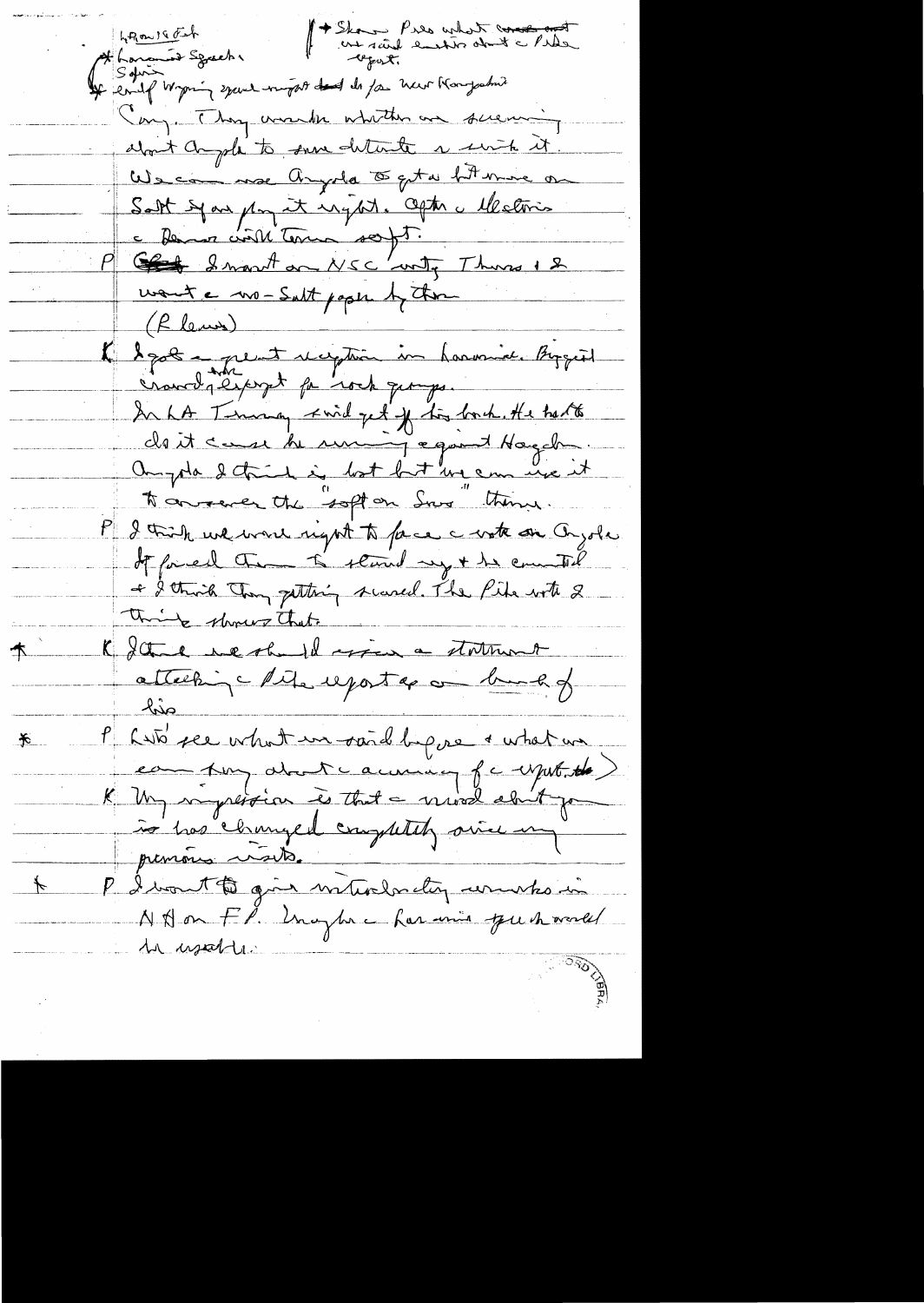40 tute miti .<br>In what toon much want + have it would imposit an our (or albiel) 40 houts milig K Un inpression is that Reagan is Aby jums. C Reagon stops how the he opens his nowth because he has no background. K I hate to help I williaming load Garlanon is Tomping you won't take me & MER are brain et is not true. Ittrick Sar probing harder an Sart thin any are, I won't that assezent to of me Solt of me con lay c alternatives out, I am hummed med about borne of attitudes. Hi on on ME part of Culliving, 2 Post think you stand d'Irch yourself in Ge mit. It was blown up then + you wouldn't court that to hyper Cleanisin plating dates) hopes K Ellsworth is blacking sending eyeige to Orgota S (Explorance Ellanorth idea) K Sttrin - Servant petting errered but allam prends in après au paniching. P sur el a de vision on supplie to Orgente du ر وه بود به هند بو<br>م S. Phrac wort le any change cerps devision by good K I sur Mindre He my began to Chia 100 - I ful he to my he leaves to